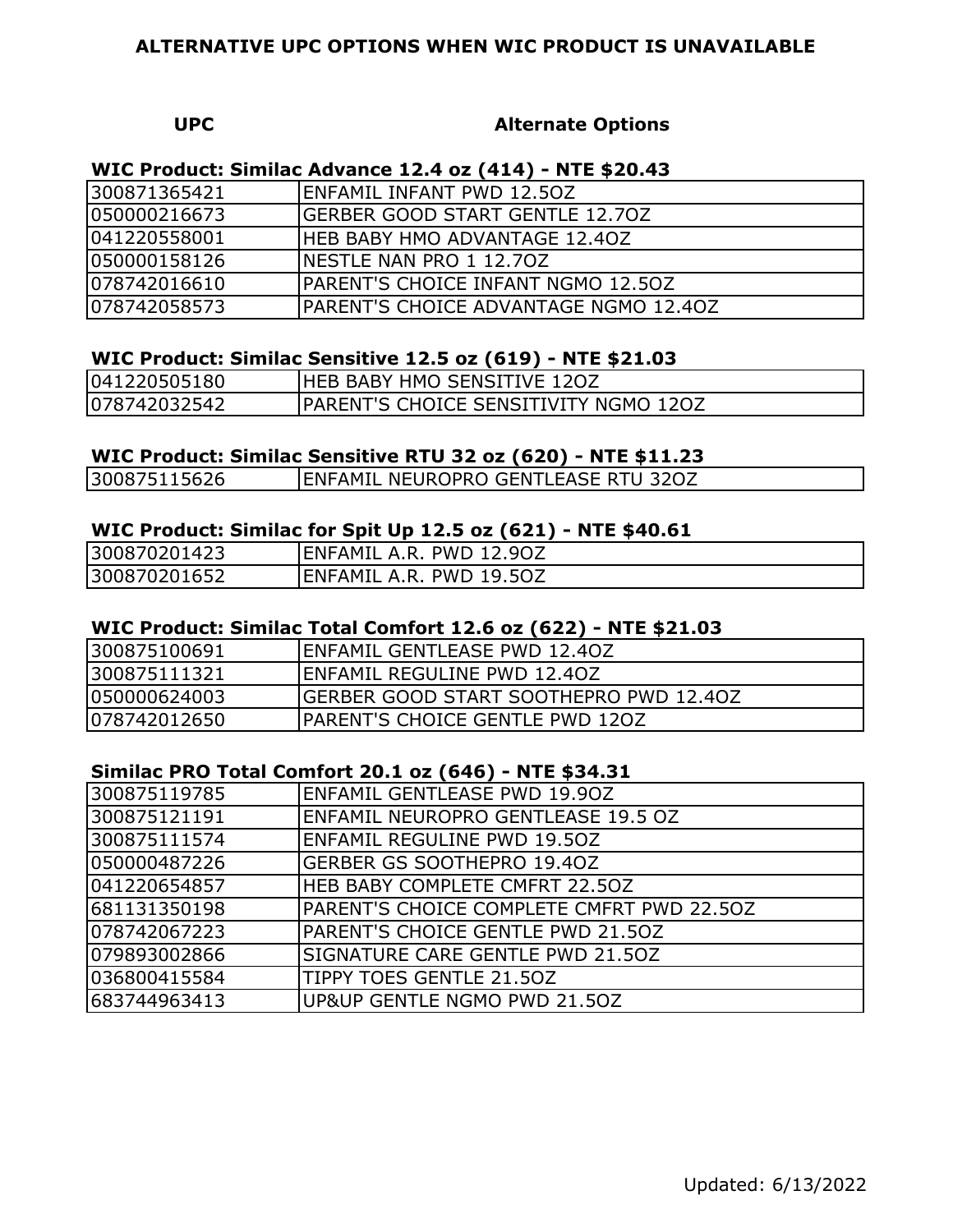## **Similac PRO Total Comfort 29.8 oz (647) - NTE \$56.51**

| 300875121252  | IENFAMIL GENTLEASE PWD 27.7OZ               |
|---------------|---------------------------------------------|
| 300875121214  | ENFAMIL NEUROPRO GENTLEASE PWD 27.40Z       |
| 300875121238  | ENFAMIL NEUROPRO GENTLEASE PWD 30.4OZ BOX   |
| 050000494989  | <b>GERBER GS SOOTHEPRO 30.6OZ</b>           |
| 041220803484  | <b>IHEB BABY COMPLETE CMFRT 29.80Z</b>      |
| 681131350204  | PARENT'S CHOICE COMPLETE COMFORT PWD 29.80Z |
| 1078742022475 | PARENT'S CHOICE GENTLE PWD 340Z             |
| 036800039728  | TIPPY TOES GENTLE 33.2OZ                    |
| 683744964137  | UP&UP COMPLEAT COMFORT 29.80Z               |

# **Similac Sensitive PWD 20.1 oz (648) - NTE \$32.49**

| 041260381188  | <b>ICOMFORTS SENSITIVITY 22.50Z</b>                    |
|---------------|--------------------------------------------------------|
| 041220505210  | IHEB BABY SENSITIVITY 22.50Z                           |
| 1078742067322 | <b>IPARENT'S CHOICE SENSITIVITY NON-GMO PWD 22.50Z</b> |
| 1079893002873 | ISIGNATURE CARE SENSITIVITY PWD 22.50Z                 |
| 036800419049  | ITIPPY TOES SENSITIVE 22.50Z                           |
| 683744963468  | IUP&UP SENSITIVITY PWD 22.5OZ                          |

## **Similac Sensitive PWD 29.8 oz (649) - NTE \$40.36**

| 1041260381232 | ICOMFORTS SENSITIVITY PWD 33.20Z                     |
|---------------|------------------------------------------------------|
| 1041220557721 | <b>HEB BABY SENSITIVITY 33.20Z</b>                   |
| 078742032559  | <b>IPARENT'S CHOICE SENSITIVITY NON-GMO PWD 340Z</b> |
| 036800449022  | <b>ITIPPY TOES SENSITIVE 33.20Z</b>                  |
| 683744963451  | <b>IUP&amp;UP SENSITIVITY PWD 33.20Z</b>             |

# **Similac for Spit Up 19.5oz (652) - NTE \$33.15**

| 300875126424 | <b>IENFAMIL AR PWD 27.40Z</b>         |
|--------------|---------------------------------------|
| 300875100967 | ENFAMIL AR PWD 30.40Z (refill box)    |
| 681131241328 | <b>IPARENT'S CHOICE AR 21.50Z</b>     |
| 681131130776 | <b>IPARENT'S CHOICE AR PWD 32.20Z</b> |
| 683744963406 | UP&UP AR PWD 32.20Z                   |

## **Similac Advance 20.6 oz (653) - NTE \$32.49**

| 041260381171  | COMFORTS ADVANTAGE PWD 23.20Z                   |
|---------------|-------------------------------------------------|
| 041220557981  | <b>HEB BABY ADVANTAGE HMO 23.20Z</b>            |
| 1078742018782 | PARENT'S CHOICE ADVANTAGE HMO PWD 23.20Z        |
| 1078742067230 | PARENT'S CHOICE INFANT FORMULA NON-GMO 22.20Z   |
| 079893000923  | <b>SIGNATURE CARE INFANT FORMULA PWD 23.20Z</b> |
| 079893002859  | ISIGNATURE CARE INFANT PREMIUM PWD 22.20Z       |
| 036800419032  | TIPPY TOES ADVANTAGE 23.20Z                     |
| 683744963482  | <b>IUP&amp;UP ADVANTAGE PWD 23.20Z</b>          |
| 683744963437  | UP&UP INFANT NGMO PWD 22.20Z                    |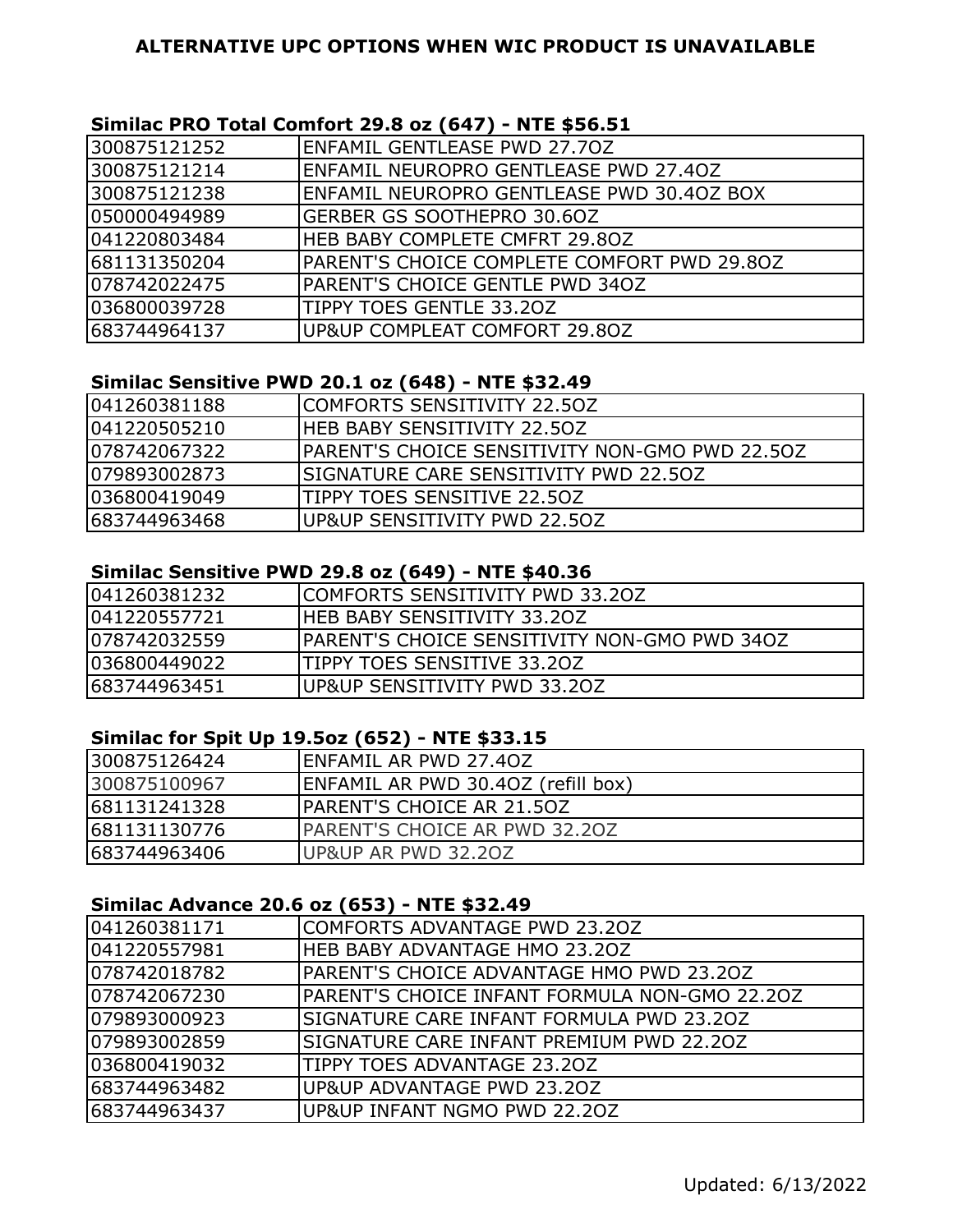# **Similac Advance 30.8 oz (654) - NTE \$40.36**

| 041260381218 | COMFORTS ADVANTAGE PWD 350Z                     |
|--------------|-------------------------------------------------|
| 041220558018 | HEB BABY ADVANTAGE HMO 35OZ                     |
| 078742022468 | PARENT'S CHOICE ADVANTAGE HMO PWD 350Z          |
| 078742023007 | PARENT'S CHOICE INFANT FORMULA NON-GMO PWD 350Z |
| 078742067278 | PARENT'S CHOICE TENDER NON-GMO PWD 320Z         |
| 021130791767 | SIGNATURE CARE ADVANTAGE PWD 350Z               |
| 021130791774 | SIGNATURE CARE INFANT FORMULA PWD 350Z          |
| 036800449015 | TIPPY TOES ADVANTAGE 350Z                       |
| 036800039711 | TIPPY TOES INFANT PWD 350Z                      |
| 683744963475 | UP&UP ADVANTAGE PWD 35OZ                        |
| 683744963444 | UP&UP INFANT FORMULA PWD 350Z                   |

# **Similac Pro Advance 20.6 oz (655) - NTE \$33.81**

| 023923100442 | IEARTHS BEST INFANT 210Z        |
|--------------|---------------------------------|
| 300875119761 | IENFAMIL INFANT PWD 21.1OZ      |
| 300875121078 | ENFAMIL NEUROPRO PWD 20.70Z     |
| 050000265879 | <b>GERBER GS GENTLEPRO 200Z</b> |

# **Similac Pro Advance 30.8 oz (656) - NTE \$52.01**

| 9338078005698 | <b>BUBS ORGANIC GRASS FED STAGE 1 800g</b>     |
|---------------|------------------------------------------------|
| 9338078005704 | BUBS ORGANIC GRASS FED STAGE 2 800g            |
| 9338078008552 | BUBS SUPREME A2 STAGE 1 800g                   |
| 9338078008569 | BUBS SUPREME A2 STAGE 2 800g                   |
| 9338078005537 | BUBS EASY-DIGEST GOAT MILK STAGE 1 800g        |
| 9338078005544 | <b>BUBS EASY-DIGEST GOAT MILK STAGE 2 800g</b> |
| 0300875121092 | ENFAMIL NEUROPRO PWD 28.30Z                    |
| 0300875121276 | ENFAMIL INFANT PWD 29.40Z                      |
| 050000472635  | <b>GERBER GS GENTLEPRO 320Z</b>                |
| 5056000502957 | KENDAMIL EU CLASSIC MILK STAGE 1 900g          |
| 5056000502926 | KENDAMIL EU ORGANIC MILK STAGE 1 800g          |
| 5056000503855 | KENDAMIL EU GOAT MILK STAGE 1 800g             |
| 050000158140  | NESTLE NAN PRO 1 PWD 28.2 OZ                   |
| 070074681177  | SIM 360 TOTAL CARE PWD 30.8OZ                  |

# **Similac Pro Sensitive PWD 20.1 oz (650) - NTE \$41.26**

| 023923100602 | <b>IEARTHS BEST SENSITIVE 210Z</b>        |
|--------------|-------------------------------------------|
| 300875124529 | <b>IENFAMIL NEUROPRO SENSITIVE 19.50Z</b> |

# **Similac Pro Sensitive PWD 29.8 oz (651) - NTE \$52.01**

| 023923100770  | <b>IEARTHS BEST SENSITIVE 320Z</b> |
|---------------|------------------------------------|
| 1070074681238 | ISIM 360 TOTAL SENS PWD 30.2OZ     |